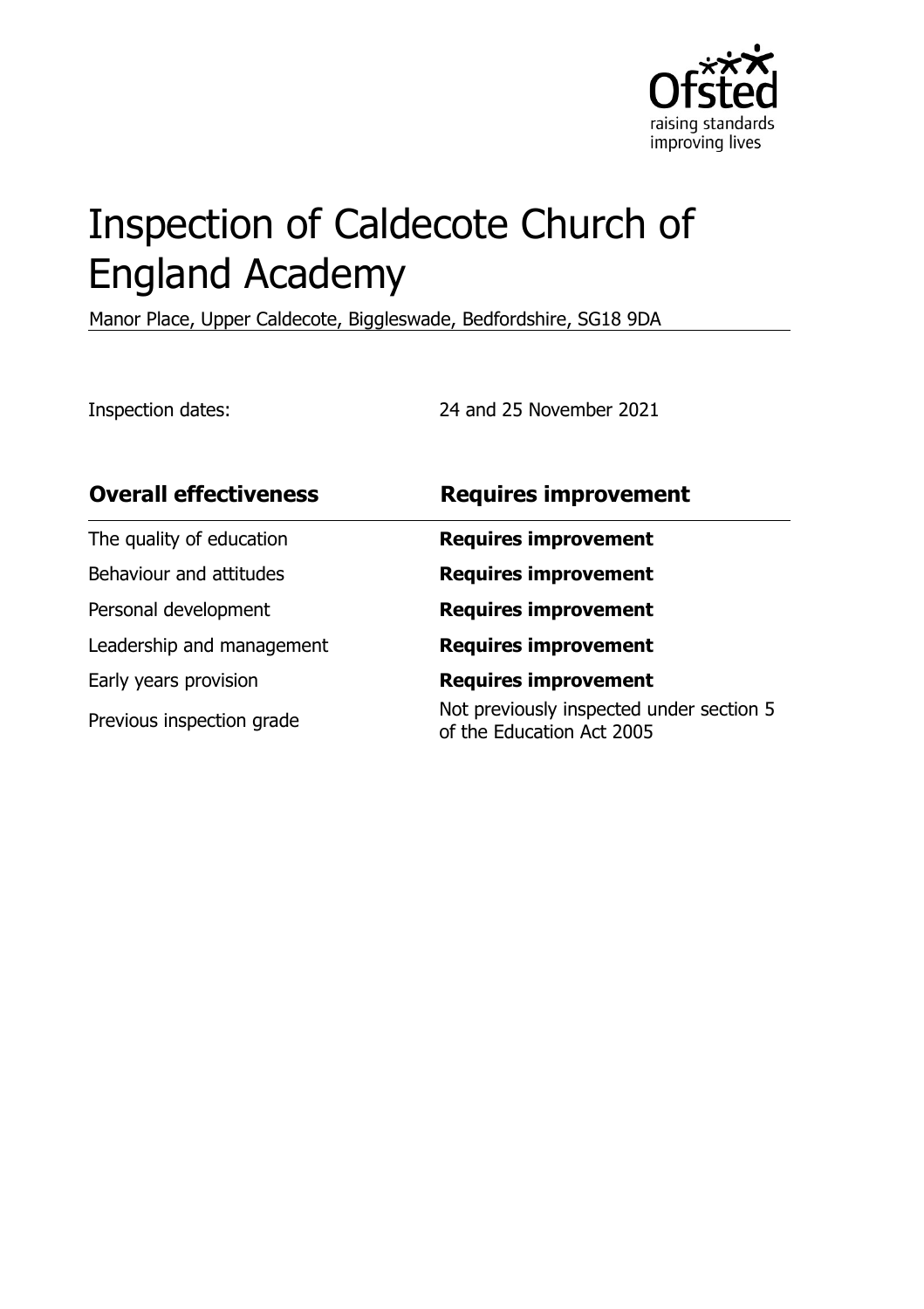

# **What is it like to attend this school?**

Pupils at Caldecote do not achieve as well as they could. In some subjects, teaching does not help pupils to remember the important knowledge that leaders want them to know. This means that pupils find it hard to recall what they have been taught or misunderstand what they have learned.

Pupils behave well at playtimes and during dinnertimes. However, when teaching is not matched well to their needs some pupils' behaviour slips. They lose focus as they either struggle to understand the learning purpose or become bored.

Support for pupils' wider development is not consistent. This is because opportunities for pupils to develop their interests and personal qualities are not clearly planned for.

Pupils enjoy coming to school, they like being with their friends and say their teachers are kind. They enjoy the praise that teachers give them. Pupils say that they feel valued. Pupils feel safe. They know what bullying is and say it is rare. They are confident that adults in the school will deal with any worries that they may have. Parents agree that their children are kept safe in school.

#### **What does the school do well and what does it need to do better?**

Pupils have gaps in their knowledge. This has been exacerbated by the pandemic. Significant staffing changes has hindered leaders to implement their planned curriculum and identify what pupils know and can do. As a result, gaps in pupils' understanding are not being addressed quickly, and pupils are not secure in their recall of key information across a number of subjects.

Leaders' curriculum plans for reading, writing and mathematics build on what pupils have learned as they move across year groups. However, teachers do not always adapt teaching based on what pupils already know. This means that at times pupils either struggle with tasks or find tasks too easy. As a result, individual pupils are not making as much progress in the curriculum as well as they can. This includes pupils with special educational needs and/or disabilities (SEND).

Curriculum plans in several subjects are new. They have been planned clearly with pupils' needs in mind alongside important information that leaders want pupils to learn. However, the impact of these plans is not yet seen because teachers are not yet confident to deliver these subjects. Currently, pupils do not have the intended knowledge or skills in subjects, such as history and science.

In early years, children are taught to read sounds systematically. Adults make sure children read books that match the sounds that they are learning. Children experience a wide range of stories and books and develop a love of reading. Early years curriculum plans for some other areas of learning are not specific enough.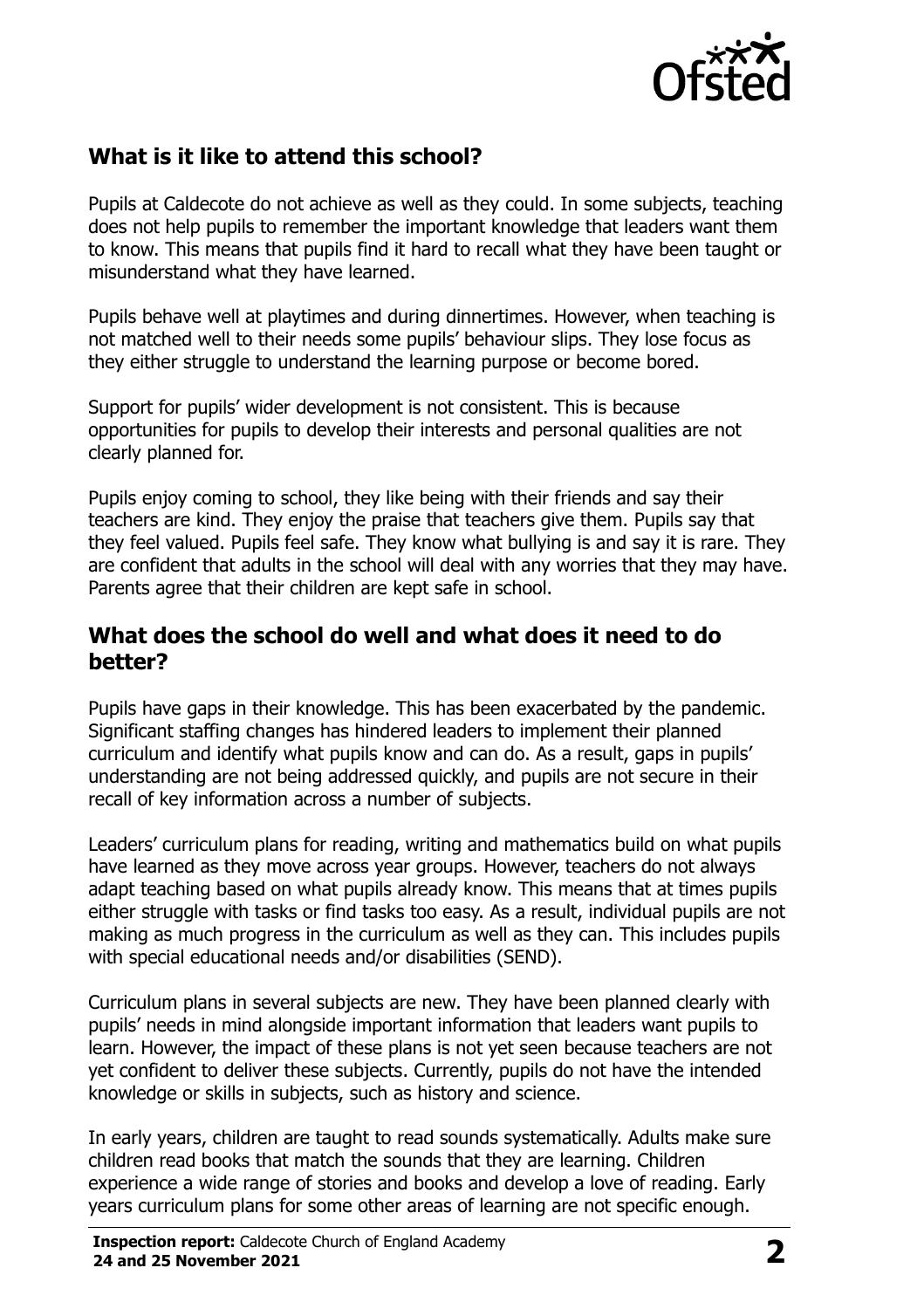

Children do not get enough opportunities to repeat and practise what they have learned. Leaders do not ensure that purposeful adult interactions happen routinely. In some areas of learning, adults do not make sure that new learning builds on what children already know.

Pupils in key stages 1 and 2 enjoy reading and discussing their favourite authors. Pupils who struggle with reading, including those that are disadvantaged and pupils with SEND, receive precise small group support to help them catch up. These pupils are becoming increasingly confident and fluent in their reading.

Leaders provide enrichment to give pupils' experiences of the wider world. For example, pupils experienced a trip to The Shuttleworth exhibition to enhance topic work. However, these activities are ad hoc and not sequenced into the curriculum, so that pupils can extend or build on these experiences over time.

Pupils do not always listen well enough to adults or each other. Outdoor learning provides opportunities for pupils to develop speaking and listening skills. However, activities are not purposefully planned to help pupils routinely practise and reinforce important skills that will help pupils consistently demonstrate positive behaviours. Pupils learn about different religions but are unable to talk in depth about different faiths. The curriculum is not yet planned well enough to build on leaders' intended values and skills.

All leaders are committed to bring about school improvement. Staff are overwhelmingly supportive of school leaders. The recently formed local governing body provides a range of relevant skills, experience, and support to school leaders. The trust has worked with school leaders to set specific and appropriate priorities that link precisely with staff training, which is also being provided by the trust. This is helping staff to improve the quality of education. Clear plans to bring about further stability in the teaching team are firmly in place.

# **Safeguarding**

The arrangements for safeguarding are effective.

Staff know who to report concerns to and how to record information accurately on the school's system. Leaders meticulously and promptly follow up concerns they have about pupils. Leaders work hard to get the help needed to support the most vulnerable pupils and families, so they get the best help that they need. Staff carry out all necessary safeguarding checks on all adults who visit and work at the school. Leaders and teachers know about the latest safeguarding updates. They welcome scrutiny from the trust to make safeguarding rigorous. Teachers make sure that pupils are taught age-appropriate content about how to keep themselves safe online.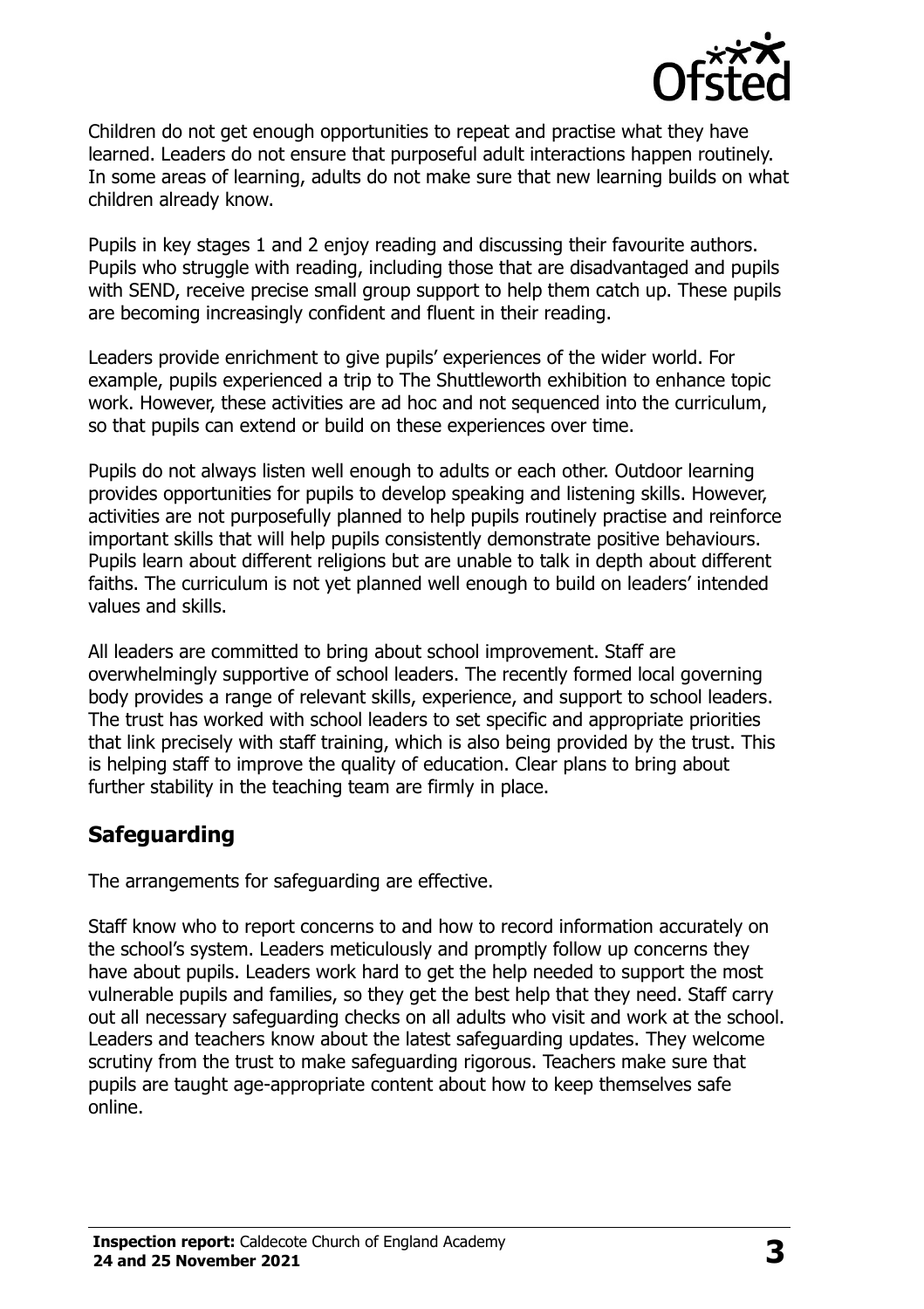

# **What does the school need to do to improve?**

#### **(Information for the school and appropriate authority)**

- **Plans in some subjects such as history and science have not yet been** implemented well enough. Teachers are not confident to deliver these subjects as they are intended. As a result, pupils' understanding in some subjects is disjointed, or they have misconceptions. Leaders need to ensure that teachers teach the important knowledge specified in all subject plans and monitor closely that pupils can remember what they have been taught.
- Teachers are not adapting teaching or activities when pupils are struggling with tasks or finding things too easy. As a result, gaps in some pupils' understanding are not being addressed systematically. When this occurs, some pupils go off task and become distracted, leading to less positive behaviours for learning. Leaders need to ensure that teachers are confident to use a range of assessment strategies in lessons to set tasks that meet the needs and abilities of all pupils to ensure that pupils are engaged, stay on task and make good progress in all lessons.
- In early years, leaders have identified where children are not secure in each area of learning. Adults do not always use this information to purposefully interact with children to make sure children practise the specific skills where they are in need of more development. Leaders need to make sure that early years plans are more specific, so that adults can work with children to make as much progress as they can.
- Leaders provide a range of activities that support pupils' spiritual, moral, social, and cultural development. However, these are not embedded in the curriculum. Pupils experience ad hoc messages and activities that do not provide a solid foundation for pupils' personal development. Leaders must make sure that pupils' personal development is embedded throughout the curriculum as they move through the year groups, so that all pupils develop a full understanding of their role as a British citizen.

### **How can I feed back my views?**

You can use [Ofsted Parent View](http://parentview.ofsted.gov.uk/) to give Ofsted your opinion on your child's school, or to find out what other parents and carers think. We use information from Ofsted Parent View when deciding which schools to inspect, when to inspect them and as part of their inspection.

The Department for Education has further *guidance* on how to complain about a school.

If you are the school and you are not happy with the inspection or the report, you can [complain to Ofsted.](http://www.gov.uk/complain-ofsted-report)

### **Further information**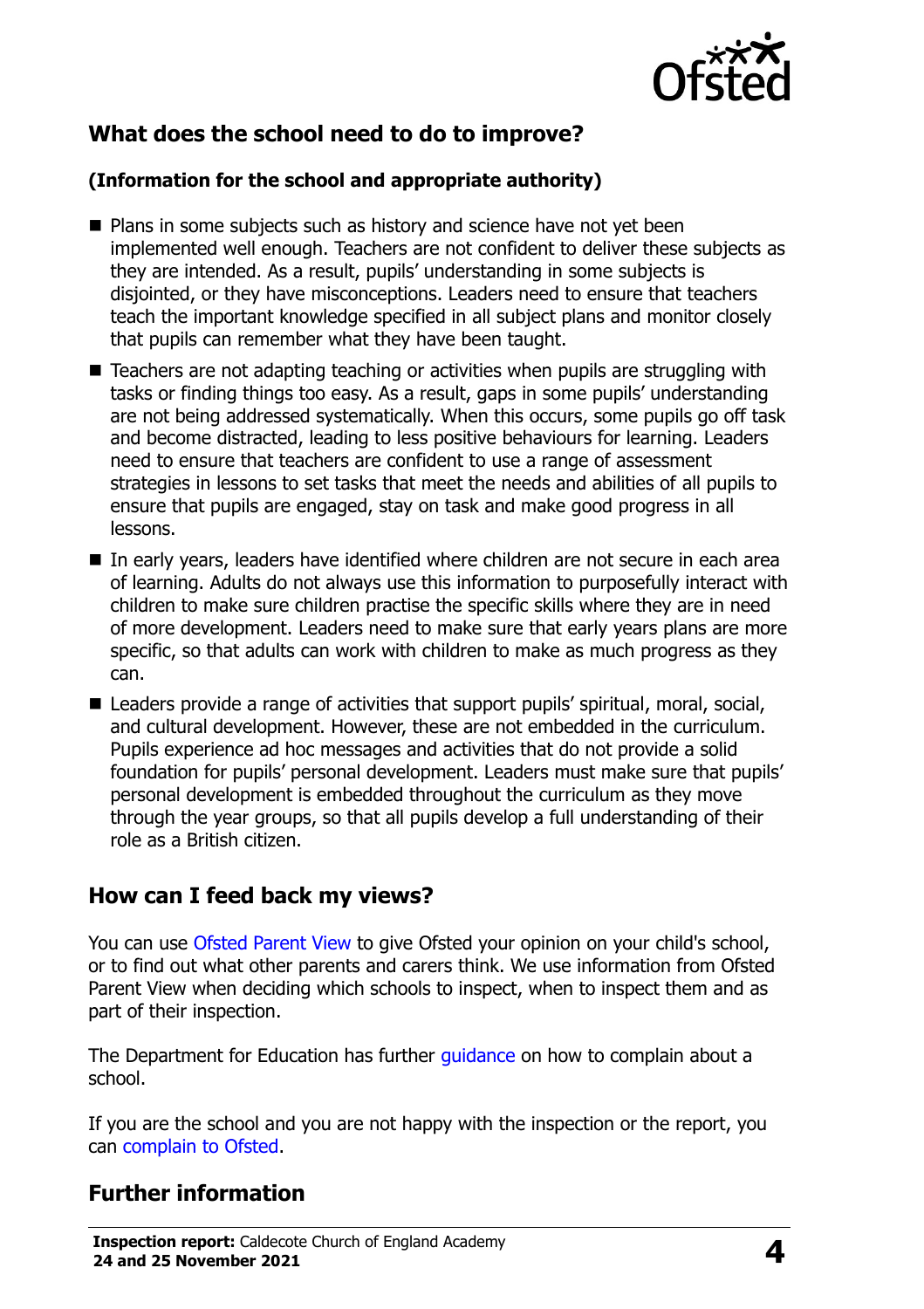

You can search for [published performance information](http://www.compare-school-performance.service.gov.uk/) about the school.

In the report, ['disadvantaged pupils'](http://www.gov.uk/guidance/pupil-premium-information-for-schools-and-alternative-provision-settings) refers to those pupils who attract government pupil premium funding: pupils claiming free school meals at any point in the last six years and pupils in care or who left care through adoption or another formal route.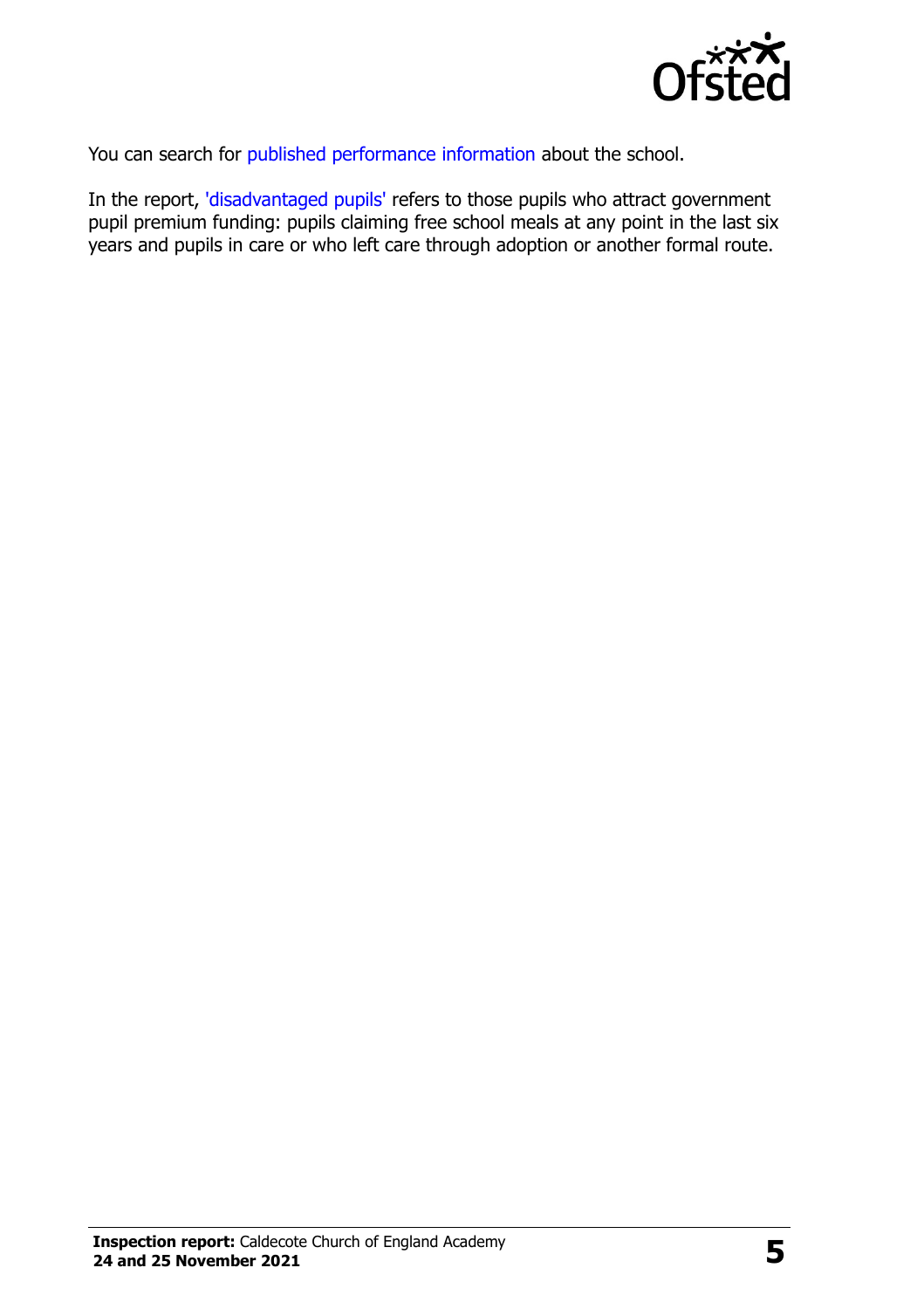

## **School details**

| Unique reference number             | 144010                       |
|-------------------------------------|------------------------------|
| <b>Local authority</b>              | <b>Central Bedfordshire</b>  |
| <b>Inspection number</b>            | 10200557                     |
| <b>Type of school</b>               | Primary                      |
| <b>School category</b>              | Academy convertor            |
| Age range of pupils                 | $3$ to 9                     |
| <b>Gender of pupils</b>             | Mixed                        |
| Number of pupils on the school roll | 66                           |
| <b>Appropriate authority</b>        | Board of trustees            |
| <b>Chair of trust</b>               | <b>Mike Bailey</b>           |
| <b>Headteacher</b>                  | Sarah Campbell               |
| Website                             | www.caldecoteceacademy.co.uk |
| Date of previous inspection         | Not previously inspected     |

# **Information about this school**

- Caledcote Church of England Academy is a Church of England faith school located in the Diocese of St Albans.
- The religious character of the school was inspected under section 48 of the Education Act 2005 in June 2018. The religious character was judged to be good.
- The headteacher took up the post in September 2018. Since September there has been a significant change in teaching staff.
- The headteacher teaches in key stage 2 two days a week.

# **Information about this inspection**

The inspectors carried out this inspection under section 5 of the Education Act 2005.

■ This was the first routine inspection the school received since the COVID-19 pandemic began. Inspectors discussed the impact of the pandemic with school leaders and have taken that into account in their evaluation.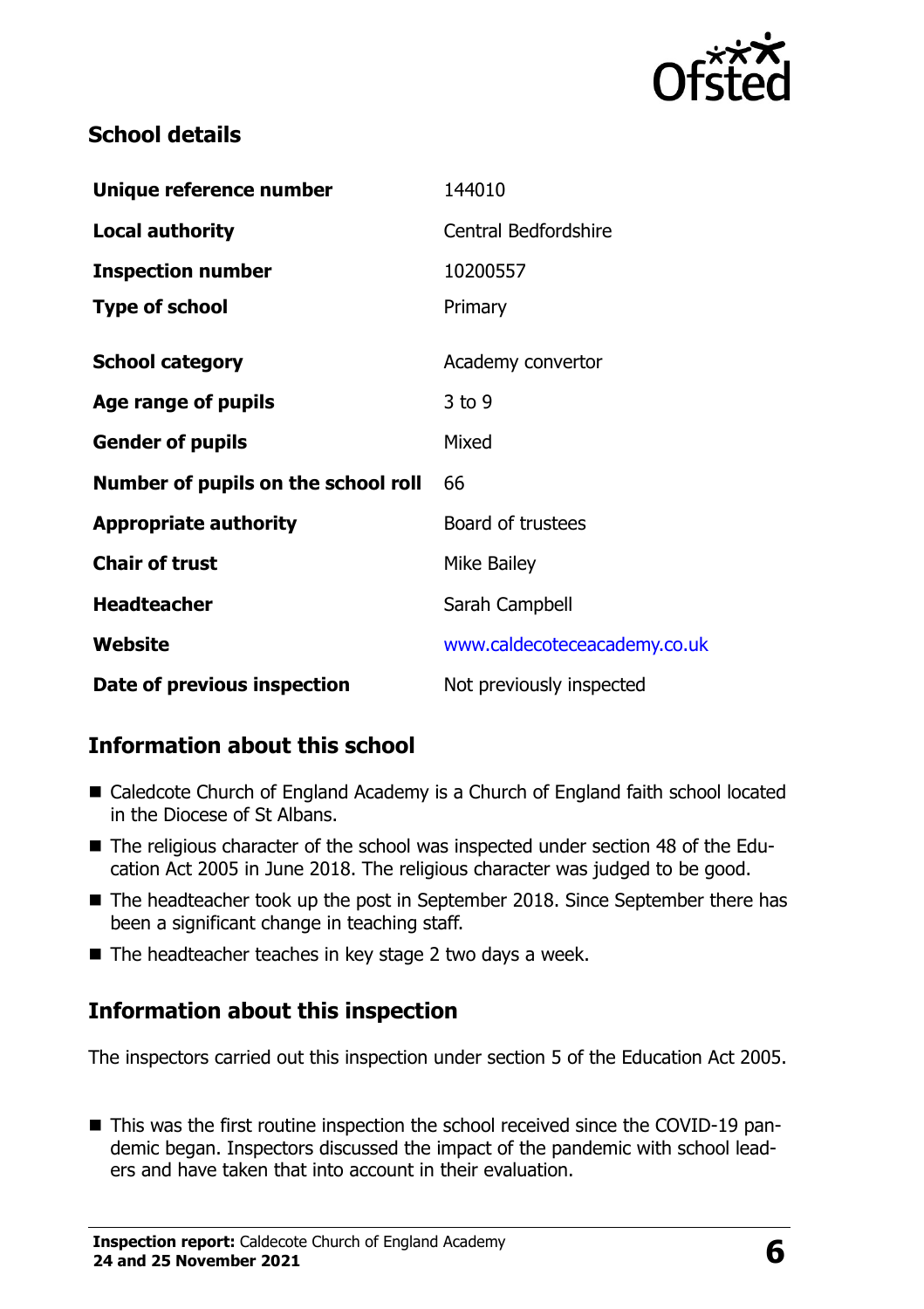

- **Inspectors held meetings with the headteacher, senior leaders and teachers. The** lead inspector held a meeting with members of the local governing body, including the chair of governors and several members of the trust.
- Inspectors took account of a wide range of information, including the school's improvement plans and records of safeguarding concerns. School policies, documents and records relating to safeguarding, including the single central register and governor minutes were scrutinised.
- Inspectors observed pupils' behaviour in lessons and around the school site. Inspectors also reviewed attendance and other information provided by school leaders.
- Inspectors took account of the views of parents expressed in the 22 responses to Ofsted's Parent View survey and 17 responses to Parent View free-text. Inspectors also considered 12 responses to Ofsted's staff survey and 12 responses to Ofsted's pupil survey. An inspector spoke with parents on day 1 of the inspection.
- The subjects covered in depth as part of this inspection were reading, mathematics, history, and science. In each subject, inspectors spoke with subject leaders, teachers, and pupils. Inspectors visited lessons and looked at pupils' work.

#### **Inspection team**

Cindy Impey, lead inspector **Her Majesty's Inspector** 

Kristian Hewitt **Her Majesty's Inspector**